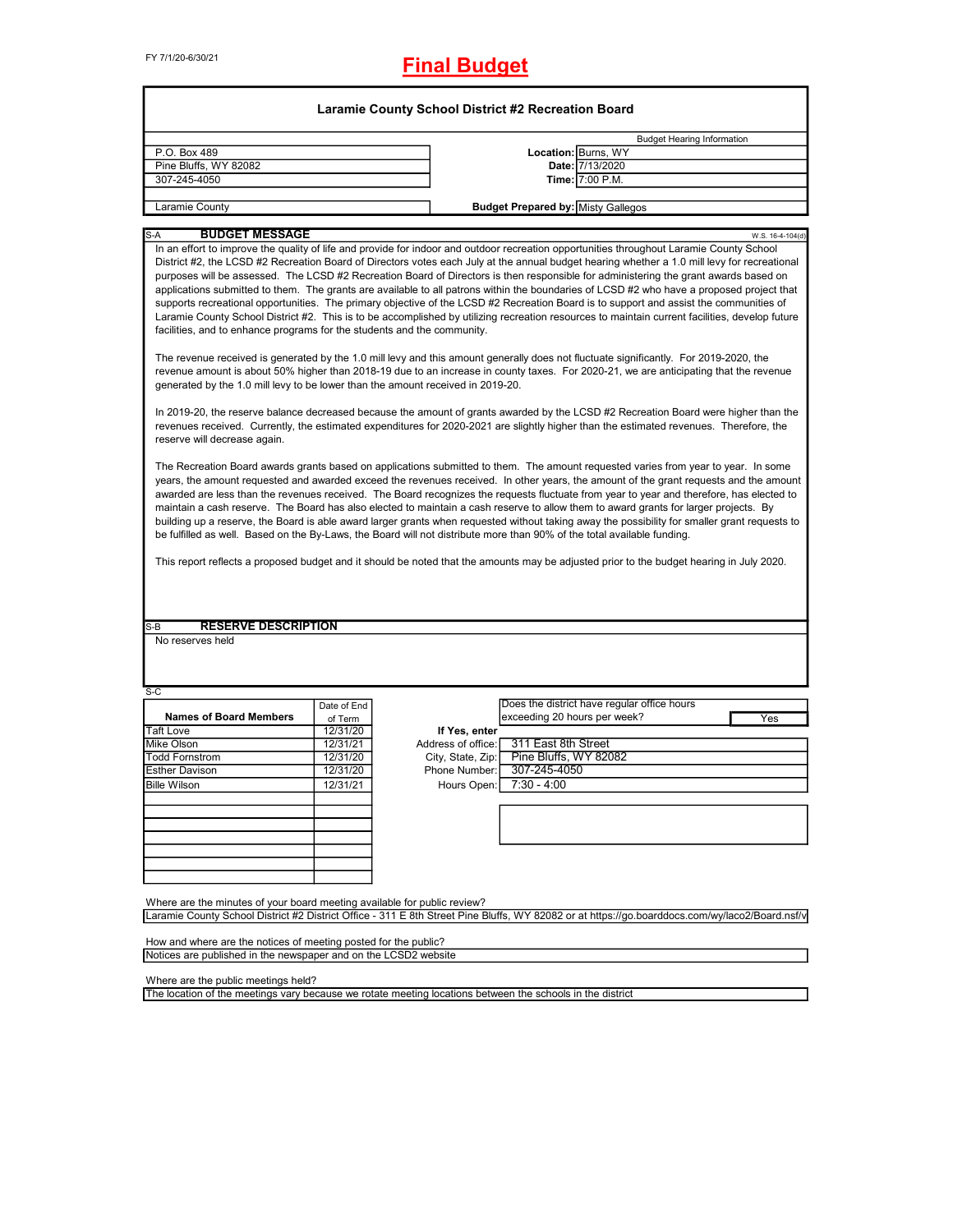### **FINAL BUDGET SUMMARY**

|       | <b>OVERVIEW</b>                                             |           | 2019-2020   | 2020-2021 | Final Approval |
|-------|-------------------------------------------------------------|-----------|-------------|-----------|----------------|
|       |                                                             | Actual    | Estimated   | Proposed  |                |
|       |                                                             |           |             |           |                |
| $S-1$ | <b>Total Budgeted Expenditures</b>                          | \$71,693  | \$636,146   | \$300,000 | \$300,000      |
| $S-2$ | <b>Total Principal to Pay on Debt</b>                       | \$0       | <b>\$0</b>  | \$0       | \$0            |
| $S-3$ | <b>Total Change to Restricted Funds</b>                     | \$0       | \$0         | 30        | \$0            |
| $S-4$ | <b>Total General Fund and Forecasted Revenues Available</b> | \$989,759 | \$1,133,244 | \$755,806 | \$977,097      |
| $S-5$ | Amount requested from County Commissioners                  | \$234,818 | \$378,769   | \$250,000 | \$478,000      |
| $S-6$ | <b>Additional Funding Needed:</b>                           |           |             | \$0       | \$0            |

|                                 | <b>REVENUE SUMMARY</b>                       |            | 2019-2020                                          | 2020-2021             | Final Approval        |
|---------------------------------|----------------------------------------------|------------|----------------------------------------------------|-----------------------|-----------------------|
| Actual<br>Estimated<br>Proposed |                                              |            |                                                    |                       |                       |
|                                 |                                              |            |                                                    |                       |                       |
| S-7                             | <b>Operating Revenues</b>                    | \$0        | \$0                                                | \$0                   | \$0                   |
| $S-8$                           | Tax levy (From the County Treasurer)         | \$234,818  | \$378,769                                          | \$250,000             | \$478,000             |
| $S-9$                           | <b>Government Support</b>                    | \$0        | \$0                                                | \$0                   | \$0                   |
| $S-10$                          | <b>Grants</b>                                | \$0        | \$0                                                | \$0                   | \$0                   |
| $S-11$                          | Other County Support (Not from Co. Treas.)   | \$0        | \$0                                                | \$0                   | \$0                   |
| $S-12$                          | <b>Miscellaneous</b>                         | \$3,135    | \$2,669                                            | \$2,000               | \$2,000               |
| $S-13$                          | <b>Other Forecasted Revenue</b>              | \$0        | \$0                                                | \$0                   | \$0                   |
|                                 |                                              |            |                                                    |                       |                       |
| $S-14$                          | <b>Total Revenue</b>                         | \$237,953  | \$381,438                                          | \$252,000             | \$480,000             |
|                                 | FY 7/1/20-6/30/21                            |            | Laramie County School District #2 Recreation Board |                       |                       |
|                                 | <b>EXPENDITURE SUMMARY</b>                   | 2018-2019  | 2019-2020                                          | 2020-2021             | Final Approval        |
|                                 |                                              | Actual     | <b>Estimated</b>                                   | Proposed              |                       |
|                                 |                                              |            |                                                    |                       |                       |
| $S-15$                          | <b>Capital Outlay</b>                        | \$0        | \$0                                                | \$0                   | \$0                   |
| $S-16$                          | <b>Interest and Fees On Debt</b>             | \$0        | \$0                                                | \$0                   | \$0                   |
| $S-17$                          | <b>Administration</b>                        | \$0        | \$0                                                | \$0                   | \$0                   |
| $S-18$                          | <b>Operations</b>                            | \$70,693   | \$634,146                                          | \$299,000             | \$299,000             |
| $S-19$                          | <b>Indirect Costs</b>                        | \$1,000    | \$2,000                                            | \$1,000               | \$1,000               |
| <b>S-20R</b>                    | <b>Expenditures paid by Reserves</b>         | \$0        | \$0                                                | \$0                   | \$0                   |
| $S-20$                          | <b>Total Expenditures</b>                    | \$71,693   | \$636,146                                          | \$300,000             | \$300,000             |
|                                 |                                              |            |                                                    |                       |                       |
|                                 | <b>DEBT SUMMARY</b>                          | 2018-2019  | 2019-2020                                          | 2020-2021<br>Proposed | <b>Final Approval</b> |
|                                 |                                              | Actual     | Estimated                                          |                       |                       |
| $S-21$                          | <b>Principal Paid on Debt</b>                | \$0        | \$0                                                | \$0                   | \$0                   |
|                                 |                                              |            |                                                    |                       |                       |
|                                 |                                              | 2018-2019  | 2019-2020                                          | 2020-2021             |                       |
|                                 | <b>CASH AND INVESTMENTS</b>                  | Actual     | Estimated                                          | Proposed              | Final Approval        |
|                                 |                                              |            |                                                    |                       |                       |
| $S-22$                          | <b>TOTAL GENERAL FUNDS</b>                   | \$751,806  | \$751,806                                          | \$503,806             | \$497,097             |
|                                 |                                              |            |                                                    |                       |                       |
|                                 | <b>Summary of Reserve Funds</b>              |            |                                                    |                       |                       |
| $S-23$                          | <b>Beginning Balance in Reserve Accounts</b> |            |                                                    |                       |                       |
| $S-24$                          | a. Sinking and Debt Service Funds            | \$0        | \$0                                                | \$0                   | \$0                   |
| $S-25$                          | b. Reserves                                  | $\sqrt{6}$ | \$0                                                | \$0                   | \$0                   |
| $S-26$                          | c. Bond Funds                                | \$0        | \$0                                                | $\sqrt{50}$           | \$0                   |
|                                 | Total Reserves (a+b+c)                       | \$0        | \$0                                                | \$0                   | \$0                   |
| $S-27$                          | Amount to be added                           |            |                                                    |                       |                       |
| $S-28$                          | a. Sinking and Debt Service Funds            | $\sqrt{6}$ | \$0                                                | $\sqrt{50}$           | $\frac{6}{3}$         |
| $S-29$                          | b. Reserves                                  | \$0        | \$0                                                | \$0                   | \$0                   |
| $S-30$                          | c. Bond Funds                                | \$0        | \$0                                                | \$0                   | \$0                   |
|                                 |                                              | \$0        | \$0                                                | \$0                   | \$0                   |
|                                 | Total to be added (a+b+c)                    |            |                                                    |                       |                       |
| $S-31$                          | <b>Subtotal</b>                              | \$0        | \$0                                                | \$0                   | \$0                   |

S-32 **Less Total to be spent** \$0 \$0 \$0 \$0

S-33 **TOTAL RESERVES AT END OF FISCAL YEAR** \$0 \$0 \$0 \$0 \$0 \$0 \$0 \$0

Date adopted by Special District

7/13/2020

*End of Summary*

*Budget Officer / District Official (if not same as "Submitted by")*

Pine Bluffs, WY 82082 **DISTRICT ADDRESS:** P.O. Box 489 **PREPARED BY:** Misty Gallegos

**DISTRICT PHONE:** 307-245-4050

1/23/19 *Form approved by Wyoming Department of Audit, Public Funds Division Prepared in compliance with the Uniform Municipal Fiscal Procedures Act (W.S. 16-4-101 through 124) as it applies.*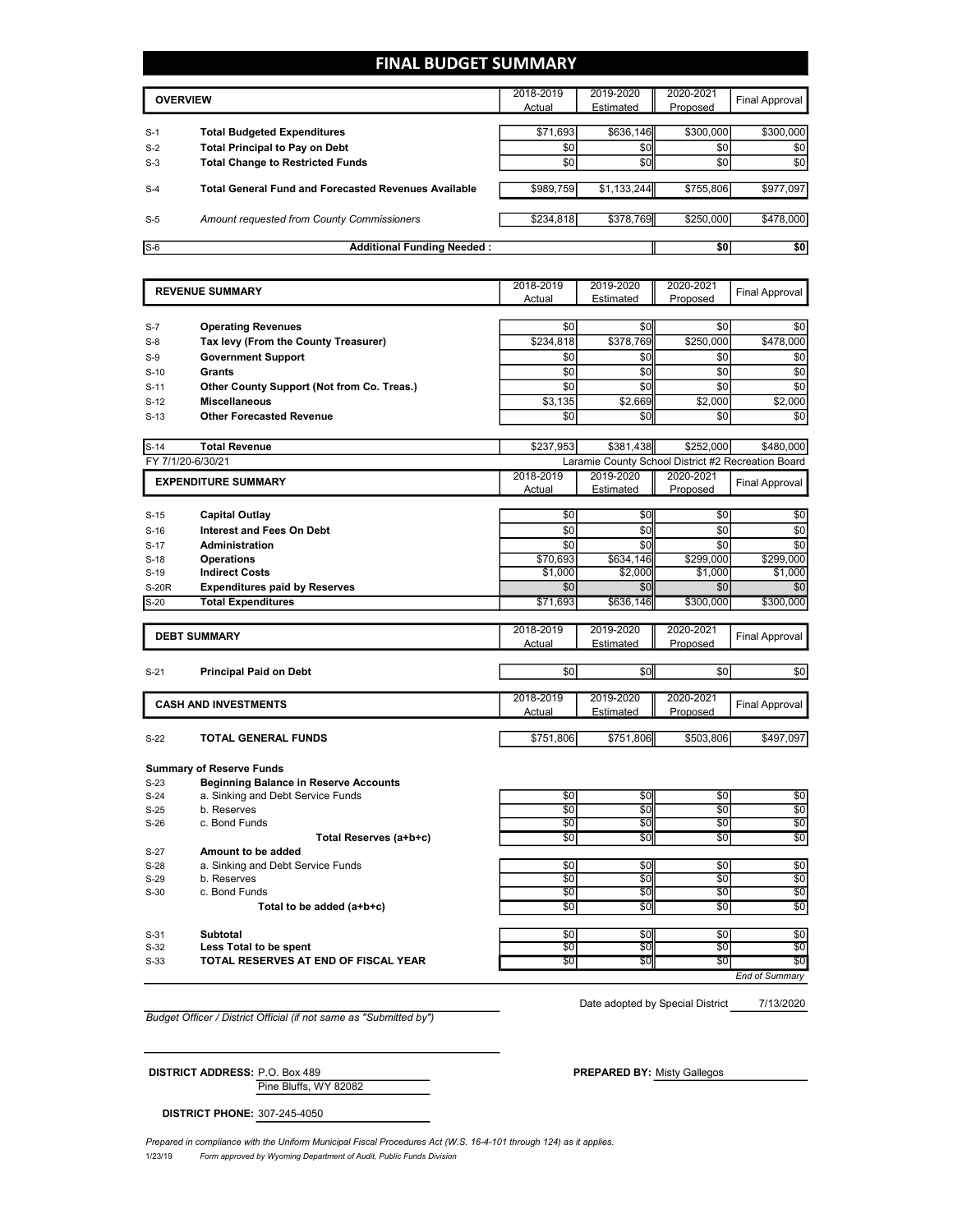# **Final Budget**

Laramie County School District #2 Recreation Board **NAME OF DISTRICT/BOARD**

**FYE** 6/30/2021

|                    | <b>PROPERTY TAXES AND ASSESSMENTS</b>                 |             |           |           |                       |
|--------------------|-------------------------------------------------------|-------------|-----------|-----------|-----------------------|
|                    |                                                       | 2018-2019   | 2019-2020 | 2020-2021 |                       |
|                    |                                                       | Actual      | Estimated | Proposed  | <b>Final Approval</b> |
| $R-1$              | <b>Property Taxes and Assessments Received</b>        |             |           |           |                       |
| $R-1.1$            | Tax Levy (From the County Treasurer)                  | \$234,818   | \$378,769 | \$250,000 | \$478,000             |
| $R-1.2$            | <b>Other County Support</b>                           |             |           |           |                       |
|                    | <b>FORECASTED REVENUE</b>                             |             |           |           |                       |
|                    |                                                       |             |           |           |                       |
|                    |                                                       | 2018-2019   | 2019-2020 | 2020-2021 | <b>Final Approval</b> |
|                    |                                                       | Actual      | Estimated | Proposed  |                       |
| $R-2$              | <b>Revenues from Other Governments</b>                |             |           |           |                       |
| $R-2.1$            | State Aid                                             |             |           |           |                       |
| $R-2.2$            | Additional County Aid (non-treasurer)                 |             |           |           |                       |
| $R-2.3$            | City (or Town) Aid                                    |             |           |           |                       |
| $R-2.4$            | Other (Specify)                                       |             |           |           |                       |
| $R-2.5$            | <b>Total Government Support</b>                       | \$0         | \$0       | \$0       | \$0                   |
| $R-3$              | <b>Operating Revenues</b>                             |             |           |           |                       |
| $R-3.1$<br>$R-3.2$ | <b>Customer Charges</b><br>Sales of Goods or Services |             |           |           |                       |
| $R-3.3$            | <b>Other Assessments</b>                              |             |           |           |                       |
| $R-3.4$            | <b>Total Operating Revenues</b>                       | \$0         | \$0       | \$0       | \$0                   |
| $R-4$              | <b>Grants</b>                                         |             |           |           |                       |
| $R-4.1$            | <b>Direct Federal Grants</b>                          |             |           |           |                       |
| $R-4.2$            | Federal Grants thru State Agencies                    |             |           |           |                       |
| $R-4.3$            | <b>Grants from State Agencies</b>                     |             |           |           |                       |
| $R-4.4$            | <b>Total Grants</b>                                   | $\sqrt{50}$ | \$0       | \$0       | \$0                   |
| $R-5$              | <b>Miscellaneous Revenue</b>                          |             |           |           |                       |
| $R-5.1$            | Interest                                              | \$3,135     | \$2,669   | \$2,000   | \$2,000               |
| $R-5.2$            | Other: Specify                                        |             |           |           |                       |
| $R-5.3$            | Other: Additional                                     |             |           |           |                       |
| $R-5.4$            | <b>Total Miscellaneous</b>                            | \$3,135     | \$2,669   | \$2,000   | \$2,000               |
| $R-5.5$            | <b>Total Forecasted Revenue</b>                       | \$3,135     | \$2,669   | \$2,000   | \$2,000               |
| $R-6$              | <b>Other Forecasted Revenue</b>                       |             |           |           |                       |
| $R-6.1$            | a. Other past due-as estimated by Co. Treas.          |             |           |           |                       |
| $R-6.2$            | b. Other forecasted revenue (specify):                |             |           |           |                       |
| $R-6.3$            |                                                       |             |           |           |                       |
| $R-6.4$            |                                                       |             |           |           |                       |
| $R-6.5$            |                                                       |             |           |           |                       |
| $R-6.6$            | Total Other Forecasted Revenue (a+b)                  | \$0         | \$0       | \$0       | $\frac{6}{3}$         |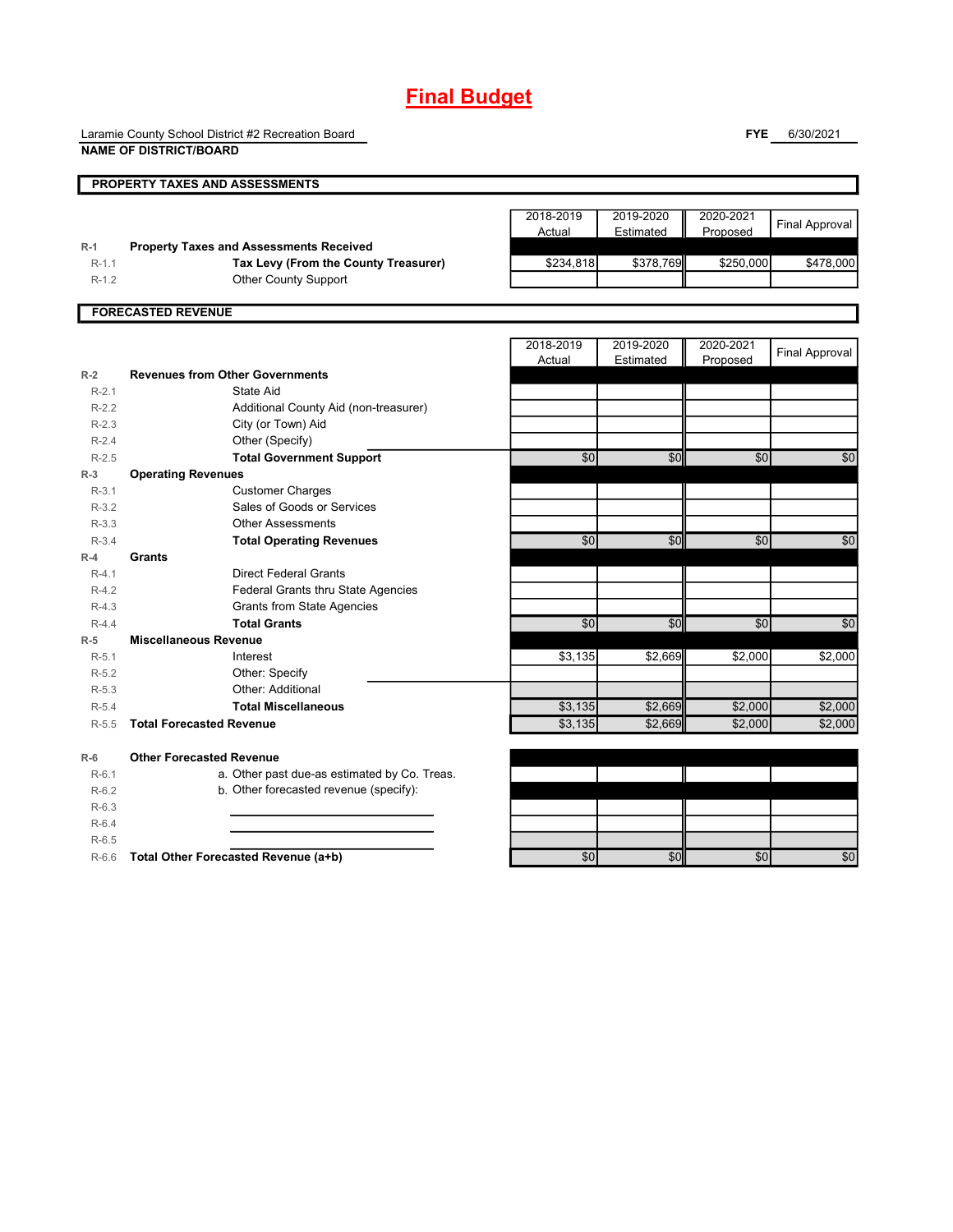### **NAME OF DISTRICT/BOARD**

### **CAPITAL OUTLAY BUDGET**

Г

| E-1     | <b>Capital Outlay</b> |                         |
|---------|-----------------------|-------------------------|
| $F-11$  |                       | <b>Real Property</b>    |
| $F-12$  |                       | Vehicles                |
| $F-1.3$ |                       | <b>Office Equipment</b> |
| $F-14$  |                       | Other (Specify)         |
| $F-1.5$ |                       |                         |
| $F-16$  |                       |                         |
| $F-17$  |                       |                         |
| $F-1.8$ | TOTAL CAPITAL OUTLAY  |                         |

| 2018-2019 | 2019-2020 | 2020-2021 |                       |
|-----------|-----------|-----------|-----------------------|
| Actual    | Estimated | Proposed  | <b>Final Approval</b> |
|           |           |           |                       |
|           |           |           |                       |
|           |           |           |                       |
|           |           |           |                       |
|           |           |           |                       |
|           |           |           |                       |
|           |           |           |                       |
|           |           |           |                       |
|           |           |           |                       |
| \$0       | ¢٢        | \$0       |                       |

### **ADMINISTRATION BUDGET**

| $E-2$     | <b>Personnel Services</b>            |                                 |
|-----------|--------------------------------------|---------------------------------|
| $E - 2.1$ |                                      | Administrator                   |
| $E - 2.2$ |                                      | Secretary                       |
| $E - 2.3$ |                                      | Clerical                        |
| $E - 2.4$ |                                      | Other (Specify)                 |
| $E-2.5$   |                                      |                                 |
| $E-2.6$   |                                      |                                 |
| $E - 2.7$ |                                      |                                 |
| $E-3$     | <b>Board Expenses</b>                |                                 |
| $E - 3.1$ |                                      | Travel                          |
| $E - 3.2$ |                                      | Mileage                         |
| $E - 3.3$ |                                      | Other (Specify)                 |
| $E - 3.4$ |                                      |                                 |
| $E - 3.5$ |                                      |                                 |
| $E - 3.6$ |                                      |                                 |
| $E-4$     | <b>Contractual Services</b>          |                                 |
| $E - 4.1$ |                                      | Legal                           |
| $E-4.2$   |                                      | Accounting/Auditing             |
| $E-4.3$   |                                      | Other (Specify)                 |
| $E - 4.4$ |                                      |                                 |
| $E-4.5$   |                                      |                                 |
| $E-4.6$   |                                      |                                 |
| E-5       | <b>Other Administrative Expenses</b> |                                 |
| $E-5.1$   |                                      | <b>Office Supplies</b>          |
| $E-5.2$   |                                      | Office equipment, rent & repair |
| $E - 5.3$ |                                      | Education                       |
| $E - 5.4$ |                                      | Registrations                   |
| $E - 5.5$ |                                      | Other (Specify)                 |
| $E - 5.6$ |                                      |                                 |
| $E-5.7$   |                                      |                                 |
| $E - 5.8$ |                                      |                                 |
| E-6 —     | <b>TOTAL ADMINISTRATION</b>          |                                 |

|           |                                      |  | 2018-2019  | 2019-2020 | 2020-2021 |                       |
|-----------|--------------------------------------|--|------------|-----------|-----------|-----------------------|
|           |                                      |  | Actual     | Estimated | Proposed  | <b>Final Approval</b> |
| $E-2$     | <b>Personnel Services</b>            |  |            |           |           |                       |
| $E - 2.1$ | Administrator                        |  |            |           |           |                       |
| $E-2.2$   | Secretary                            |  |            |           |           |                       |
| $E-2.3$   | Clerical                             |  |            |           |           |                       |
| $E - 2.4$ | Other (Specify)                      |  |            |           |           |                       |
| $E - 2.5$ |                                      |  |            |           |           |                       |
| $E-2.6$   |                                      |  |            |           |           |                       |
| $E-2.7$   |                                      |  |            |           |           |                       |
| $E-3$     | <b>Board Expenses</b>                |  |            |           |           |                       |
| $E-3.1$   | Travel                               |  |            |           |           |                       |
| $E-3.2$   | Mileage                              |  |            |           |           |                       |
| $E-3.3$   | Other (Specify)                      |  |            |           |           |                       |
| $E-3.4$   |                                      |  |            |           |           |                       |
| $E-3.5$   |                                      |  |            |           |           |                       |
| $E - 3.6$ |                                      |  |            |           |           |                       |
| $E-4$     | <b>Contractual Services</b>          |  |            |           |           |                       |
| $E - 4.1$ | Legal                                |  |            |           |           |                       |
| $E - 4.2$ | Accounting/Auditing                  |  |            |           |           |                       |
| $E-4.3$   | Other (Specify)                      |  |            |           |           |                       |
| $E-4.4$   |                                      |  |            |           |           |                       |
| $E - 4.5$ |                                      |  |            |           |           |                       |
| $E-4.6$   |                                      |  |            |           |           |                       |
| $E-5$     | <b>Other Administrative Expenses</b> |  |            |           |           |                       |
| $E-5.1$   | <b>Office Supplies</b>               |  |            |           |           |                       |
| $E-5.2$   | Office equipment, rent & repair      |  |            |           |           |                       |
| $E-5.3$   | Education                            |  |            |           |           |                       |
| $E-5.4$   | Registrations                        |  |            |           |           |                       |
| $E-5.5$   | Other (Specify)                      |  |            |           |           |                       |
| $E - 5.6$ |                                      |  |            |           |           |                       |
| $E-5.7$   |                                      |  |            |           |           |                       |
| $E-5.8$   |                                      |  |            |           |           |                       |
| $E-6$     | <b>TOTAL ADMINISTRATION</b>          |  | $\sqrt{6}$ | \$0       | \$0       | \$0                   |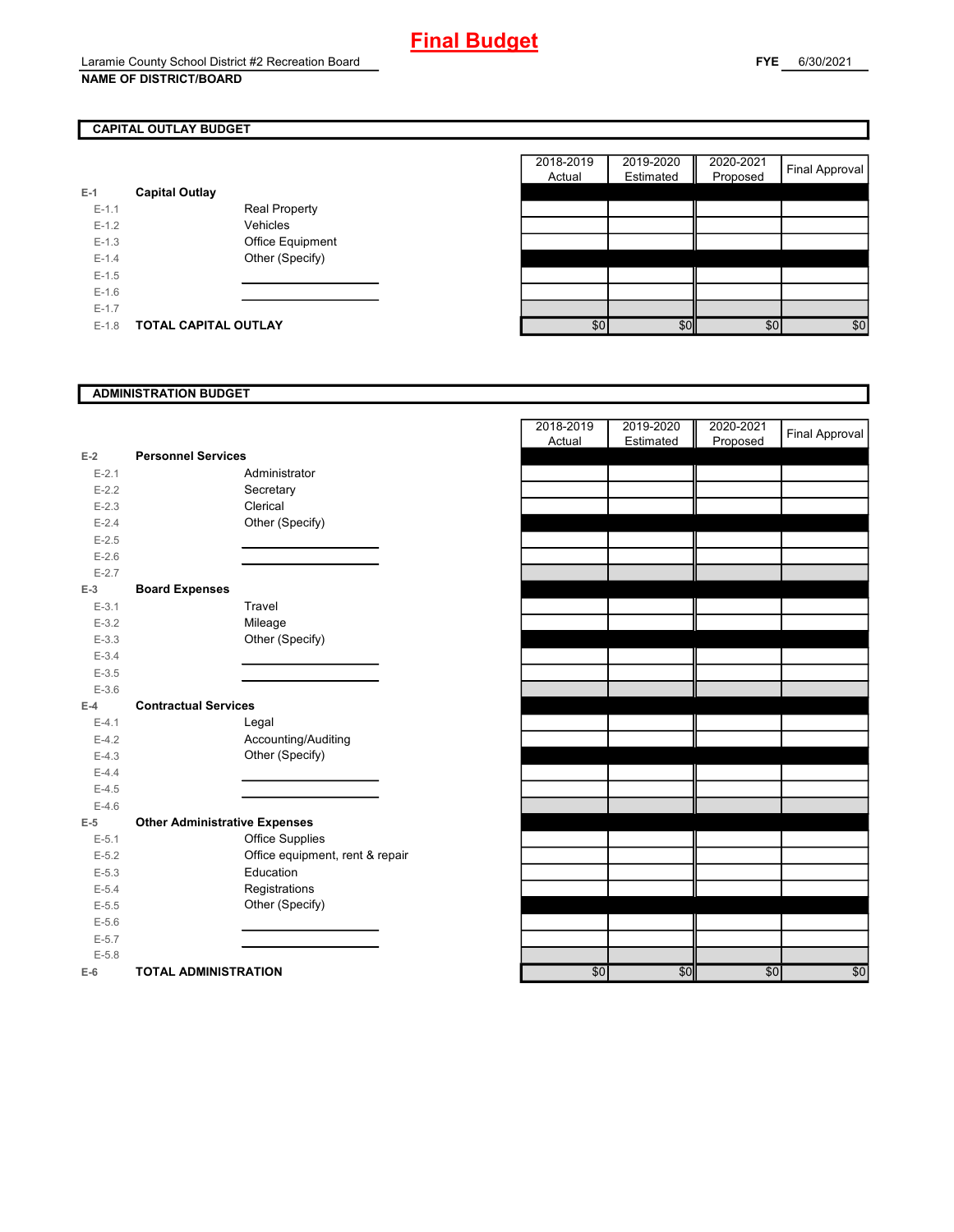### **OPERATIONS BUDGET**

| $E-7$     | <b>Personnel Services</b>              |                          |
|-----------|----------------------------------------|--------------------------|
| $E - 7.1$ |                                        | Wages--Operations        |
| $E - 7.2$ |                                        | <b>Service Contracts</b> |
| $E - 7.3$ |                                        | Other (Specify)          |
| $E - 7.4$ |                                        |                          |
| $E - 7.5$ |                                        |                          |
| $E - 7.6$ |                                        |                          |
| $E-8$     | Travel                                 |                          |
| $E-8.1$   |                                        | Mileage                  |
| $E-8.2$   |                                        | Other (Specify)          |
| $E-8.3$   |                                        |                          |
| $E-8.4$   |                                        |                          |
| $E - 8.5$ |                                        |                          |
| $E-9$     | <b>Operating supplies (List)</b>       |                          |
| $E-9.1$   |                                        |                          |
| $E-9.2$   |                                        |                          |
| $E-9.3$   |                                        |                          |
| $E-9.4$   |                                        |                          |
| $E-9.5$   |                                        |                          |
| $E-10$    | <b>Program Services (List)</b>         |                          |
| $E-10.1$  |                                        |                          |
| $E-10.2$  |                                        |                          |
| $E-10.3$  |                                        |                          |
| $E-10.4$  |                                        |                          |
| $E-10.5$  |                                        |                          |
| $E-11$    | <b>Contractual Arrangements (List)</b> |                          |
| $E-11.1$  |                                        |                          |
| $E-11.2$  |                                        |                          |
| $E-11.3$  |                                        |                          |
| $E-11.4$  |                                        |                          |
| $E-11.5$  |                                        |                          |
| $E-12$    | <b>Other operations (Specify)</b>      |                          |
| $E-12.1$  |                                        | <b>Grant Awards</b>      |
| $E-12.2$  |                                        | Advertising              |
| $E-12.3$  |                                        | Bond                     |
| $E-12.4$  |                                        |                          |
| $E-12.5$  |                                        |                          |
| $\Box$ 42 | TOTAL ODEDATIONS                       |                          |

|           |                                        | 2018-2019            | 2019-2020 | 2020-2021 |                       |
|-----------|----------------------------------------|----------------------|-----------|-----------|-----------------------|
|           |                                        | Actual               | Estimated | Proposed  | <b>Final Approval</b> |
| $E-7$     | <b>Personnel Services</b>              |                      |           |           |                       |
| $E - 7.1$ | Wages--Operations                      |                      |           |           |                       |
| $E - 7.2$ | Service Contracts                      |                      |           |           |                       |
| $E - 7.3$ | Other (Specify)                        |                      |           |           |                       |
| $E - 7.4$ |                                        |                      |           |           |                       |
| $E - 7.5$ |                                        |                      |           |           |                       |
| $E - 7.6$ |                                        |                      |           |           |                       |
| $E-8$     | <b>Travel</b>                          |                      |           |           |                       |
| $E-8.1$   | Mileage                                |                      |           |           |                       |
| $E-8.2$   | Other (Specify)                        |                      |           |           |                       |
| $E-8.3$   |                                        |                      |           |           |                       |
| $E-8.4$   |                                        |                      |           |           |                       |
| $E-8.5$   |                                        |                      |           |           |                       |
| $E-9$     | <b>Operating supplies (List)</b>       |                      |           |           |                       |
| $E-9.1$   |                                        |                      |           |           |                       |
| $E-9.2$   |                                        |                      |           |           |                       |
| $E-9.3$   |                                        |                      |           |           |                       |
| $E-9.4$   |                                        |                      |           |           |                       |
| $E-9.5$   |                                        |                      |           |           |                       |
| $E-10$    | <b>Program Services (List)</b>         |                      |           |           |                       |
| $E-10.1$  |                                        |                      |           |           |                       |
| $E-10.2$  |                                        |                      |           |           |                       |
| $E-10.3$  |                                        |                      |           |           |                       |
| $E-10.4$  |                                        |                      |           |           |                       |
| $E-10.5$  |                                        |                      |           |           |                       |
| E-11      | <b>Contractual Arrangements (List)</b> |                      |           |           |                       |
| $E-11.1$  |                                        |                      |           |           |                       |
| $E-11.2$  |                                        |                      |           |           |                       |
| $E-11.3$  |                                        |                      |           |           |                       |
| $E-11.4$  |                                        |                      |           |           |                       |
| $E-11.5$  |                                        |                      |           |           |                       |
| $E-12$    | <b>Other operations (Specify)</b>      |                      |           |           |                       |
| $E-12.1$  | <b>Grant Awards</b>                    | $\overline{$}70,374$ | \$633,875 | \$298,650 | $\overline{$}298,650$ |
| $E-12.2$  | Advertising                            | \$219                | \$171     | \$250     | \$250                 |
| $E-12.3$  | <b>Bond</b>                            | \$100                | \$100     | \$100     | \$100                 |
| $E-12.4$  |                                        |                      |           |           |                       |
| $E-12.5$  |                                        |                      |           |           |                       |
| $E-13$    | <b>TOTAL OPERATIONS</b>                | \$70,693             | \$634,146 | \$299,000 | \$299,000             |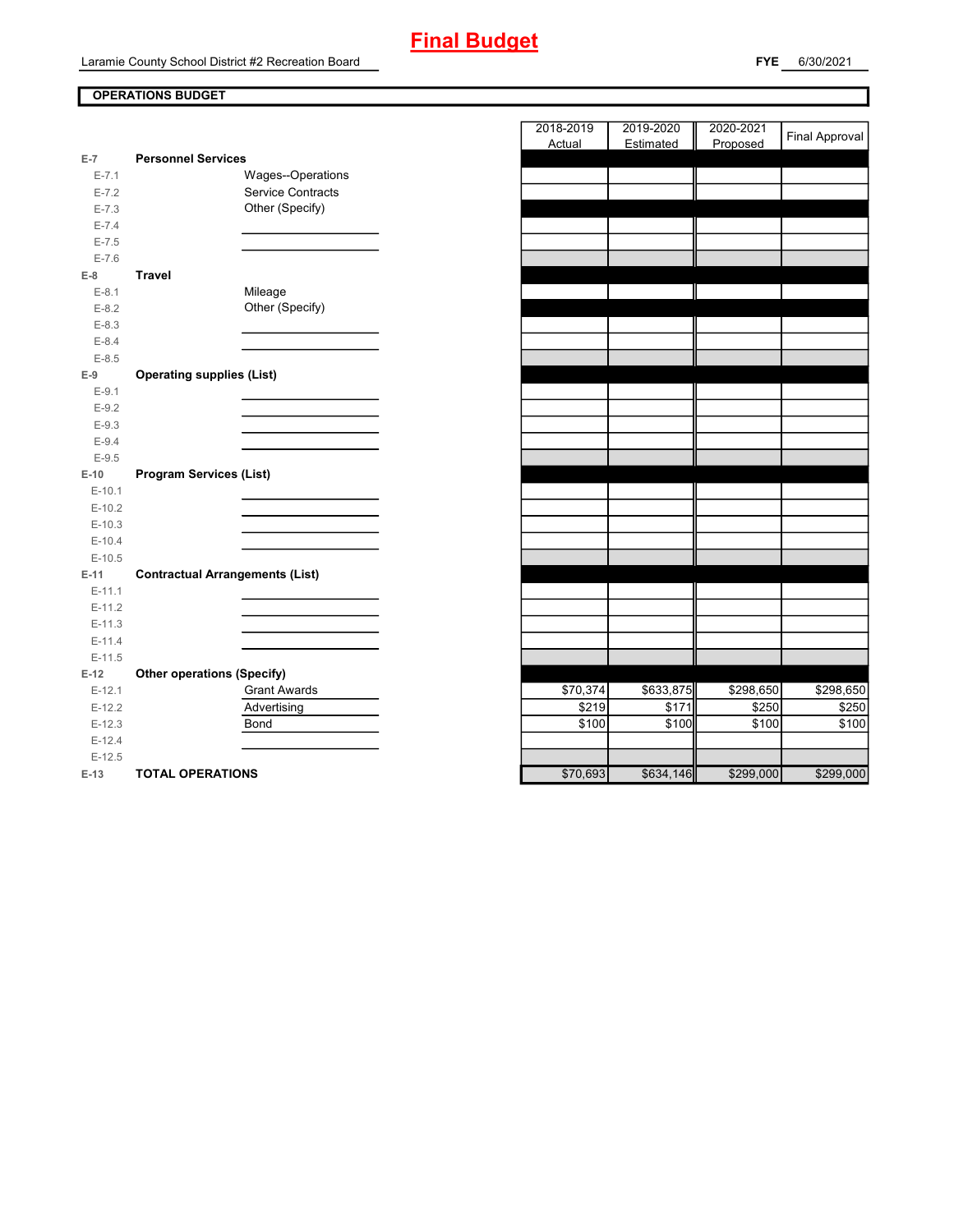## **Final Budget**

Laramie County School District #2 Recreation Board

**FYE** 6/30/2021

### **INDIRECT COSTS BUDGET**

| $E-14$   | Insurance                   |                               |
|----------|-----------------------------|-------------------------------|
| $F-14.1$ | Liability                   |                               |
| $E-14.2$ |                             | <b>Buildings and vehicles</b> |
| $E-14.3$ |                             | Equipment                     |
| $F-144$  |                             | Other (Specify)               |
| $F-14.5$ |                             |                               |
| $F-146$  |                             |                               |
| $F-147$  |                             |                               |
| $E-15$   | Indirect payroll costs:     |                               |
| $F-151$  |                             | FICA (Social Security) taxes  |
| $E-15.2$ |                             | <b>Workers Compensation</b>   |
| $E-15.3$ |                             | Unemployment Taxes            |
| $F-154$  |                             | Retirement                    |
| $F-15.5$ |                             | Health Insurance              |
| $E-15.6$ |                             | Other (Specify)               |
| $E-15.7$ |                             |                               |
| $E-15.8$ |                             |                               |
| $E-15.9$ |                             |                               |
|          |                             |                               |
| F-17     | <b>TOTAL INDIRECT COSTS</b> |                               |

|          |                             |                               | 2018-2019<br><b>Actual</b> | 2019-2020<br>Estimated | 2020-2021<br>Proposed | <b>Final Approval</b> |
|----------|-----------------------------|-------------------------------|----------------------------|------------------------|-----------------------|-----------------------|
| 14       | <b>Insurance</b>            |                               |                            |                        |                       |                       |
| $E-14.1$ |                             | Liability                     | \$1,000                    | \$2,000                | \$1,000               | \$1,000               |
| $E-14.2$ |                             | <b>Buildings and vehicles</b> |                            |                        |                       |                       |
| $E-14.3$ |                             | Equipment                     |                            |                        |                       |                       |
| $E-14.4$ |                             | Other (Specify)               |                            |                        |                       |                       |
| $E-14.5$ |                             |                               |                            |                        |                       |                       |
| $E-14.6$ |                             |                               |                            |                        |                       |                       |
| $E-14.7$ |                             |                               |                            |                        |                       |                       |
| 15       | Indirect payroll costs:     |                               |                            |                        |                       |                       |
| $E-15.1$ |                             | FICA (Social Security) taxes  |                            |                        |                       |                       |
| $E-15.2$ |                             | <b>Workers Compensation</b>   |                            |                        |                       |                       |
| $E-15.3$ |                             | <b>Unemployment Taxes</b>     |                            |                        |                       |                       |
| $E-15.4$ |                             | Retirement                    |                            |                        |                       |                       |
| $E-15.5$ |                             | Health Insurance              |                            |                        |                       |                       |
| $E-15.6$ |                             | Other (Specify)               |                            |                        |                       |                       |
| $E-15.7$ |                             |                               |                            |                        |                       |                       |
| $E-15.8$ |                             |                               |                            |                        |                       |                       |
| $E-15.9$ |                             |                               |                            |                        |                       |                       |
|          |                             |                               |                            |                        |                       |                       |
| $-17$    | <b>TOTAL INDIRECT COSTS</b> |                               | \$1,000                    | \$2,000                | \$1,000               | \$1,000               |

### **DEBT SERVICE BUDGET**

|         |                           | 2018-2019 | 2019-2020 | Ш<br>2020-2021 | Final Approval |
|---------|---------------------------|-----------|-----------|----------------|----------------|
|         |                           | Actual    | Estimated | Proposed       |                |
| $D-1$   | <b>Debt Service</b>       |           |           |                |                |
| $D-1.1$ | Principal                 |           |           |                |                |
| $D-1.2$ | Interest                  |           |           |                |                |
| $D-1.3$ | Fees                      |           |           |                |                |
| $D-2$   | <b>TOTAL DEBT SERVICE</b> | \$0       | \$0       | 10             | \$0            |